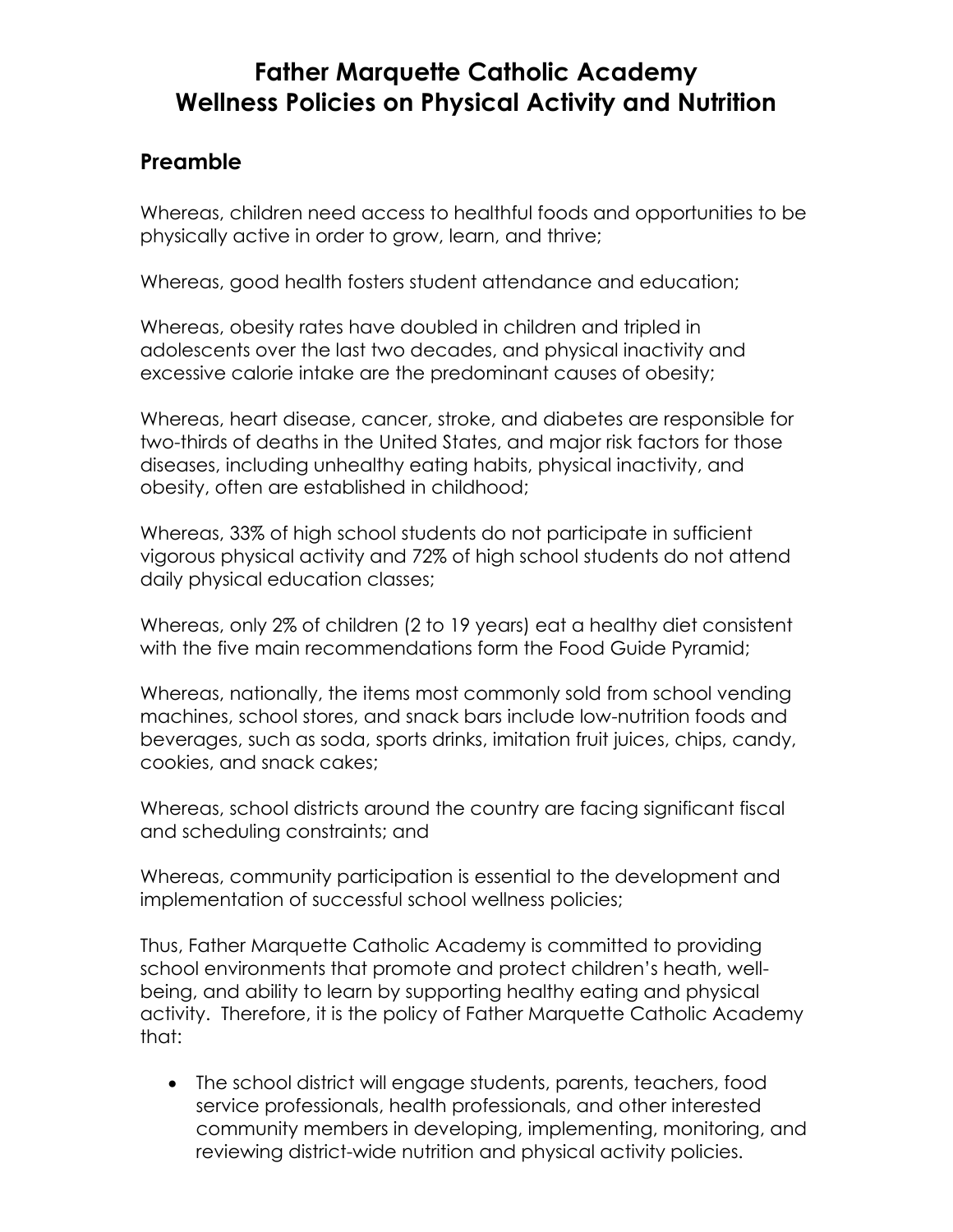- All students in grades K-8 will have opportunities, support, and encouragement to be physically active on a regular basis.
- Foods and beverages sold or served at school will meet the nutrition recommendations of the U.S. Dietary Guidelines for Americans.
- Our Food Service Director will provide students with access to a variety of affordable, nutritious, and appealing foods that meet the health and nutrition needs of students; will accommodate the religious, ethnic, and cultural diversity of the student body in meal planning; and will provide clean, safe, and pleasant settings and adequate time for students to eat.
- Our schools will provide nutrition education and physical education to foster lifelong habits of healthy eating and physical activity, and will establish linkages between health education and school meal programs, and with related community services.

# **TO ACHIEVE THESE POLICY GOALS:**

### **I. Nutritional Quality of Foods and Beverages Sold and Served on Campus**

#### **School Meals**

Meals served through the National School Lunch Program will:

- be appealing and attractive to children;
- be served in clean and pleasant settings;
- meet, at a minimum, nutrition requirements established by local, state, and federal statutes and regulations;
- offer a variety of fruits and vegetables
- serve only low-fat and fat-free milk and nutritionally-equivalent non-dairy alternatives (to be defined by USDA); and
- ensure that half of the served grains are whole grain.

Schools will share carb content of meals with parents and students made available on menus.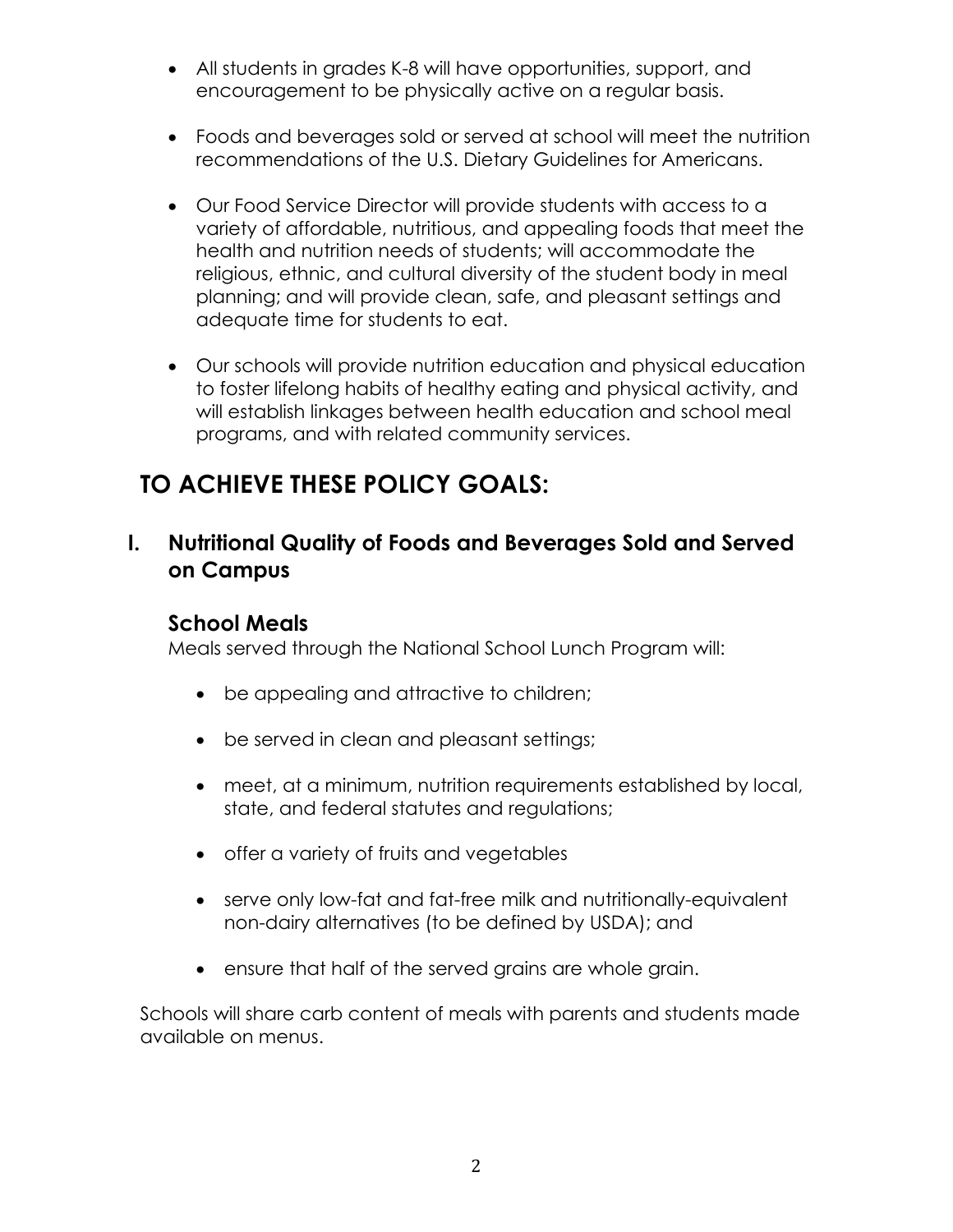**Free and Reduced-priced Meals.** Schools will make every effort to eliminate any social stigma attached to, and prevent the overt identification of, students who are eligible for free and reduced-price school meals.

## **Meal Times and Scheduling.**

- will provide students with at least 20 minutes after sitting down for lunch;
- should schedule meals periods at appropriate times.
- should not schedule tutoring, club, or organizational meetings or activities during mealtimes, unless students may eat during such activities;
- will provide students access to hand washing or hand sanitizing before they eat meals or snacks; and
- should take reasonable steps to accommodate the tooth-brushing regiments of students with special oral health needs (e.g., orthodontia or high tooth decay risk).

**Qualifications of School Food Service Staff.** Qualified Food Service Director will administer the school meal programs. We will provide continuing professional development for all nutrition professionals in school. Staff development programs should include appropriate certification and/or training programs for the Food Service Director and cafeteria workers, according to their levels of responsibility.

**Sharing of Foods and Beverages.** Schools should discourage students from sharing their foods or beverages with on another during meal or snack times, given concerns about allergies and other restrictions on some children's diets.

**Foods and Beverages Sold Individually** (i.e., foods sold outside of reimbursable school meals, such as through vending machines, cafeteria a la carte [snack] lines, fundraisers, school stores, etc.)

**Elementary Schools.** The school food service program will approve and provide all food and beverage sales to students in elementary schools. Given young children's limited nutrition skills, food in elementary schools should be sold as balanced meals. If available, foods and beverages sold individually should be limited to low-fat and non-fat milk, fruits, and nonfried vegetables.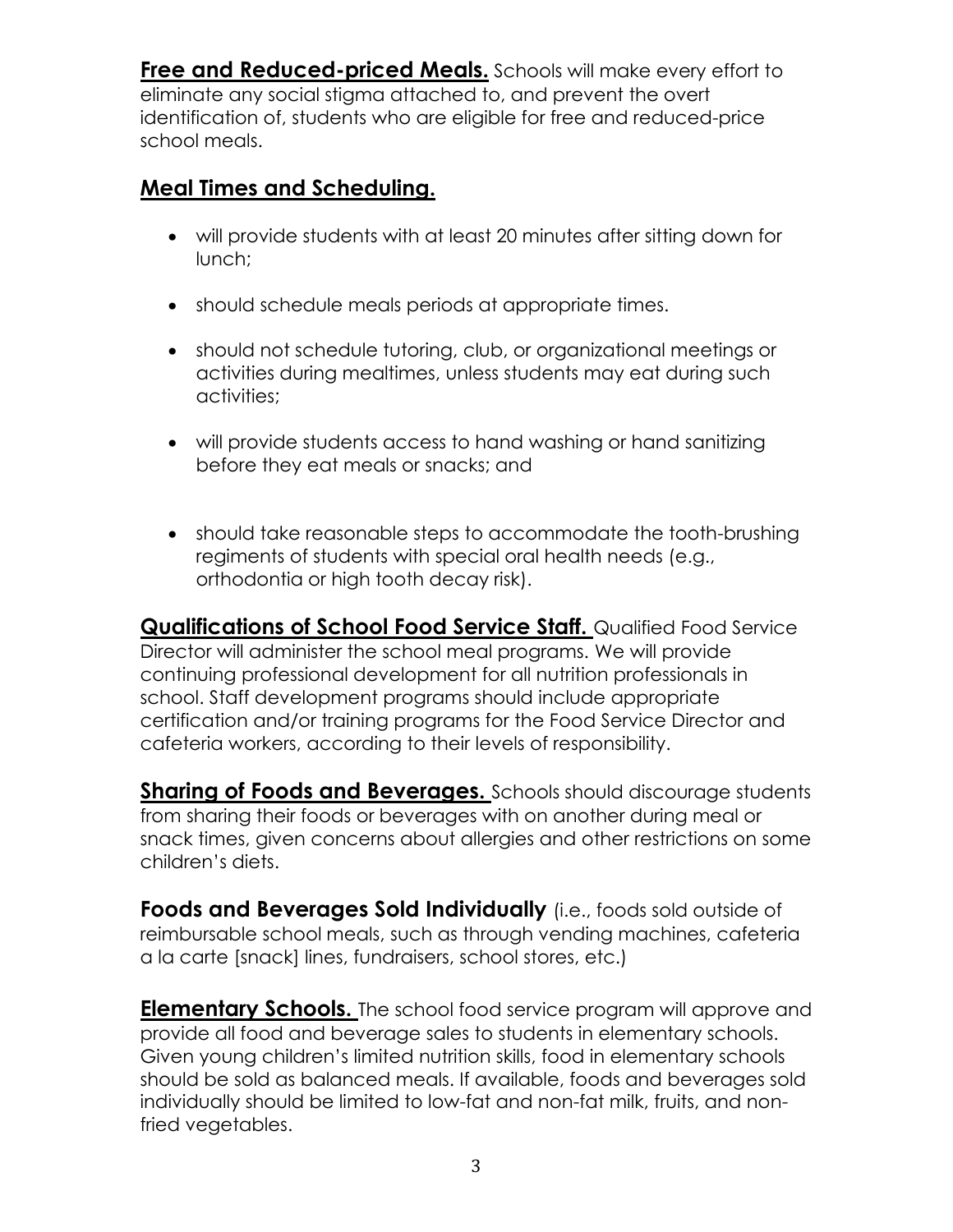**Middle School.** In middle school, all foods and beverages sold individually outside the reimbursable school meal programs (including those sold through a la carte [snack] lines, student stores, or fundraising activities) during the school day, or through programs for students after the school day, will meet the following nutrition and portion size standards:

## **Beverages**

- Allowed: water or seltzer water without added caloric sweeteners; fruit and vegetable juices and fruit-based drinks that contain at least 50% fruit juice and that do not contain additional caloric sweeteners; unflavored or flavored low-fat or fat-free fluid milk and nutritionally-equivalent nondairy beverages (to be defined by USDA);
- Not Allowed: soft drinks containing caloric sweeteners; sports drinks; iced teas; fruit-based drinks that contain less than 50% real fruit juice or that contain additional caloric sweeteners; beverages containing caffeine, excluding low-fat or fat-free chocolate milk (which contain trivial amounts of caffeine).

## **Foods:**

- A food sold individually:
	- o will have no more than 35% of its calories from fat (excluding nuts, seeds, peanut butter, and other nut butters) and 10% of its calories from saturated and trans fat combines;
	- o will have no more than 35% of its weight from added sugars;
	- o will contain no more than 230 mg of sodium per serving for chips, cereals, crackers, French fries, baked goods, and other snack items; will contain no more than 480 mg of sodium per serving for pastas, meats, and soups; and will contain no more than 600 mg of sodium for pizza, sandwiches, and main dishes.
- A choice of at least two fruits and/or vegetables will be offered for sale at any location on the school site where foods are sold. Such items could include, but are not limited to, fresh fruits and vegetables; 100% fruit or vegetable juice; fruit-based drinks that are at least 50% fruit juice and that do not contain additional caloric sweeteners; cooked, dried, or canned fruits (canned in fruit juice or light syrup); and cooked, dried, or canned vegetables (that meet the above fat and sodium guidelines).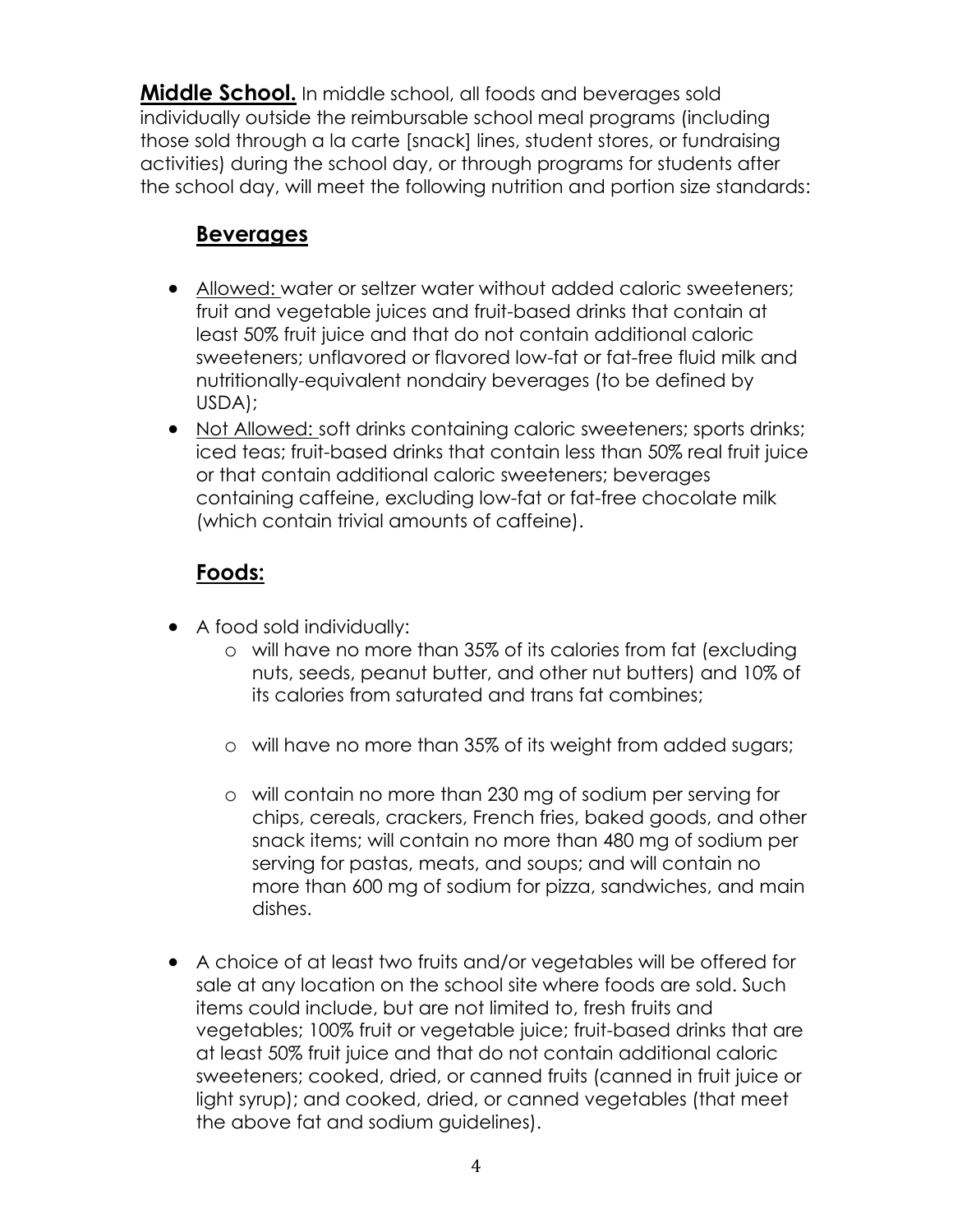## **Portion Sizes:**

- Limit portion sizes of foods and beverages sold individually to those listed below:
	- o One and one-quarter ounces for chips, crackers, popcorn, cereal, trail mix, nuts, seeds, dried fruit, or jerky;
	- o One ounce for cookies;
	- o Two ounces for cereal bars, granola bars, pastries, muffins, doughnuts, bagels, and other bakery items;
	- o Four fluid ounces for frozen desserts, including, but not limited to, low-fat or fat-free ice cream;
	- o Eight ounces for non-frozen yogurt;
	- o Twelve fluid ounces for beverages, excluding water; and
	- o The portion size of a la carte entrees and side dishes, including potatoes, will not be greater than the size of comparable portions offered as part of school meals. Fruits and non-fried vegetables are exempt from portion-size limits.

**Fundraising Activities.** To support children's health and school nutritioneducation efforts, school fundraising activities will not involve food or will use only foods that meet the above nutrition and portion size standards for foods and beverages sold individually. Schools will encourage fundraising activities that promote physical activity.

**Snacks.** Snacks served during the school day or in after-school care or enrichment programs will make a positive contribution to children's diets and health, with an emphasis on serving fruits and vegetables as the primary snack and water as the primary beverage. Schools will assess if and when to offer snacks based on timing of school meals, children's nutritional needs, children's ages, and other considerations. The district will disseminate a list of healthful snack items to teachers, after-school program personnel, and parents.

• If eligible, schools that provide snack through after-school programs will pursue receiving reimbursements through the National School Lunch Program.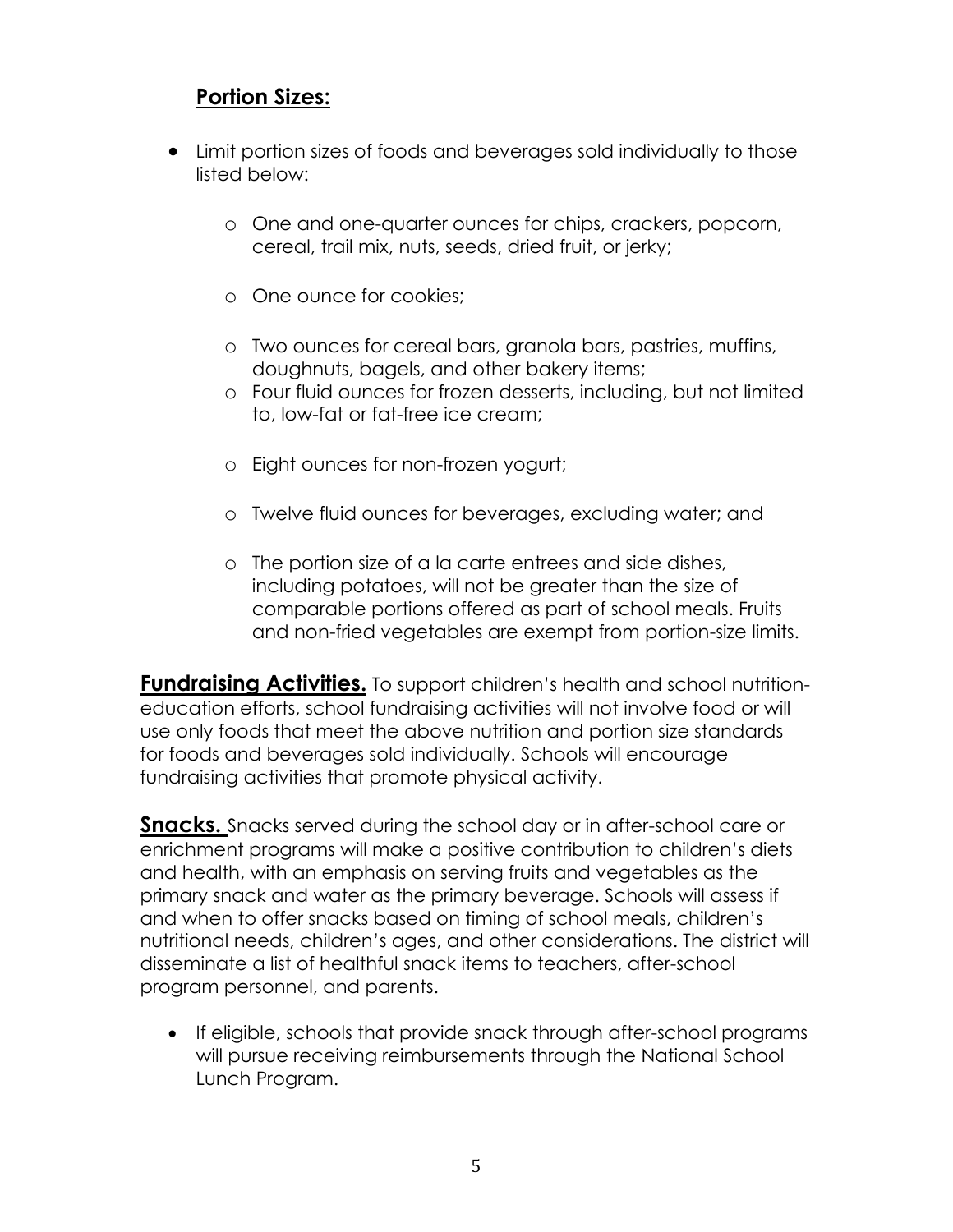**Rewards.** Schools will not use foods or beverages, especially those that do not meet the nutrition standards for foods and beverages sold individually (above), as rewards for academic performance or good behavior, and will not withhold food or beverages (including food served through school meals) as a punishment.

**Celebrations.** Schools should limit celebrations that involve food during the school day to no more than one party per class per month. Each party should include no more than one food or beverage that does not meet nutrition standards for foods and beverages sold individually (above).

**School-sponsored Events** (such as, but not limited to, athletic events, dances, or performances. Foods and beverages offered or sold at schoolsponsored events outside the school day will meet the nutrition standards for meals or for foods and beverages sold individually (above).

## **II. Nutrition and Physical Activity Promotion and Food Marketing**

**Nutrition Education and Promotion.** Father Marquette Catholic Academy aims to teach, encourage, and support healthy eating by students. Schools should provide nutrition education and engage in nutrition promotion that:

- is offered at each grade level as part of a sequential, comprehensive, standards-based program designed to provide students with the knowledge and skills necessary to promote and protect their health;
- is part of not only health education classes, but also classroom instruction in subjects such as math, science, language arts, social sciences, and elective subjects;
- includes enjoyable developmentally-appropriate, culturallyrelevant, participatory activities, such as contests, promotions, taste testing, farm visits, and school gardens;
- promotes fruits, vegetable, whole grain products, low-fat and fatfree dairy products, healthy food preparation methods, and healthenhancing nutrition practices;
- emphasizes caloric balance between food intake and energy expenditure (physical activity/exercise);
- links with school meal programs, other school foods, and nutritionrelated community services;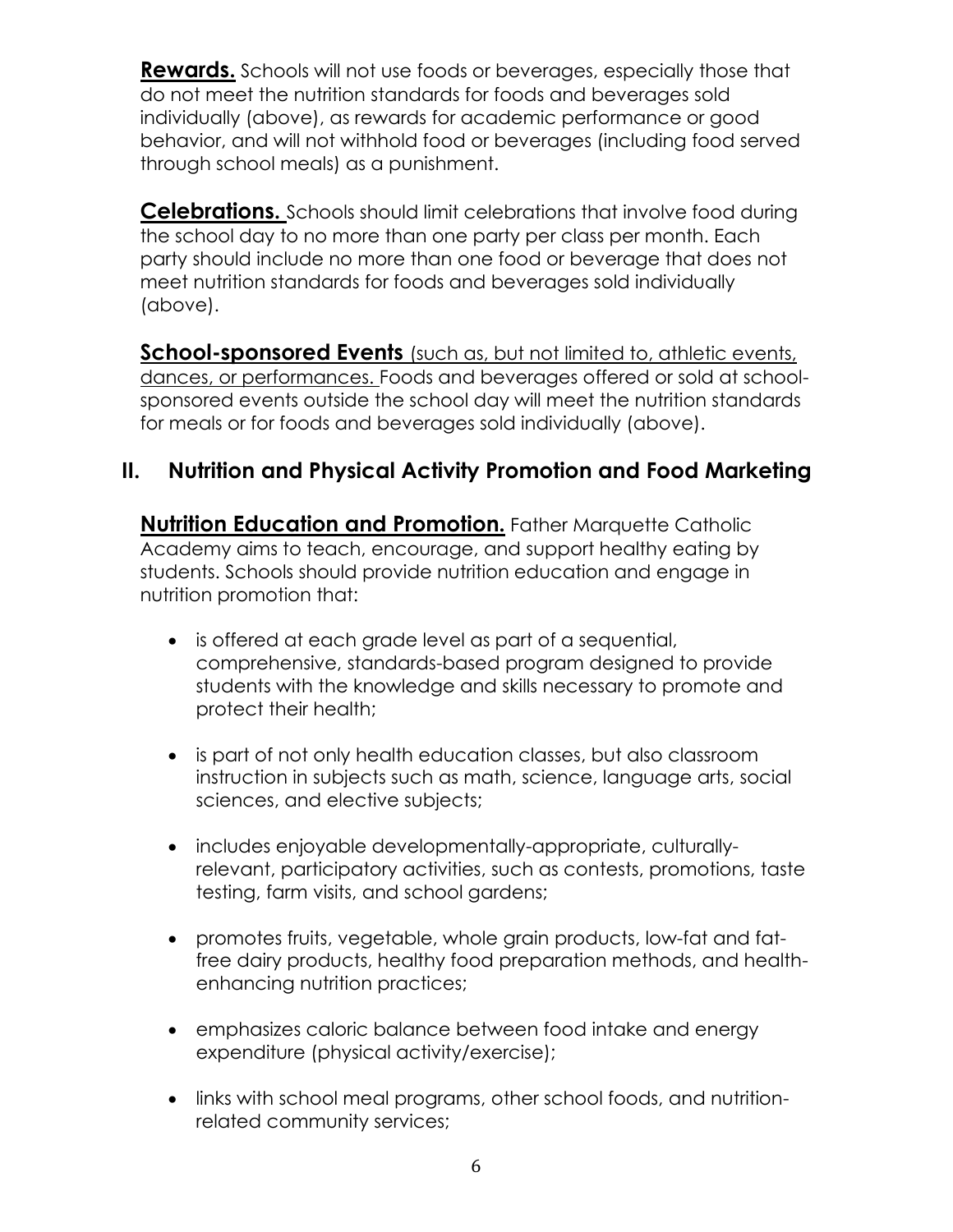- teaches media literacy with an emphasis on food marketing; and
- includes training for teachers and other staff.

#### **Integrating Physical Activity into the Classroom Setting.** For

students to receive the nationally recommended amount of daily physical activity (i.e., at least 60 minutes per day) and for students to fully embrace regular physical activity as a personal behavior, students need opportunities for physical activity beyond physical education class. Toward that end:

- classroom health education will complement physical education by reinforcing the knowledge and self-management skills needed to maintain a physically-active lifestyle and to reduce time spent on sedentary activities, such as watching television;
- opportunities for physical activity will be incorporated into other subject lessons; and
- classroom teachers will provide short physical activity breaks between lessons or classes, as appropriate.

**Staff Wellness.** Father Marquette Catholic Academy highly values the health and well being of every staff member and will plan and implement activities and policies that support personal efforts by staff to maintain a healthy lifestyle. Each district/school should establish and maintain a staff wellness committee composed of at least one staff member, school health council member, local hospital representative, dietitian or other health professional, recreation program representative, union representative, and employee benefits specialist. (The staff wellness committee could be subcommittee of the school health council). The committee should develop, promote, and oversee a multifaceted plan to promote staff health and wellness. The plan should be based on input solicited from school staff and should outline ways to encourage healthy eating, physical activity, and other elements of a healthy lifestyle among school staff. The staff wellness committee should distribute its plan to the school health council annually.

## **III. Physical Activity Opportunities and Physical Education**

**Daily Physical Education (P.E.) K-8.** All students in grades K-8, including students with disabilities, special health-care needs, and in alternative educational settings, will receive daily physical education A physical education teacher will teach all physical education. Student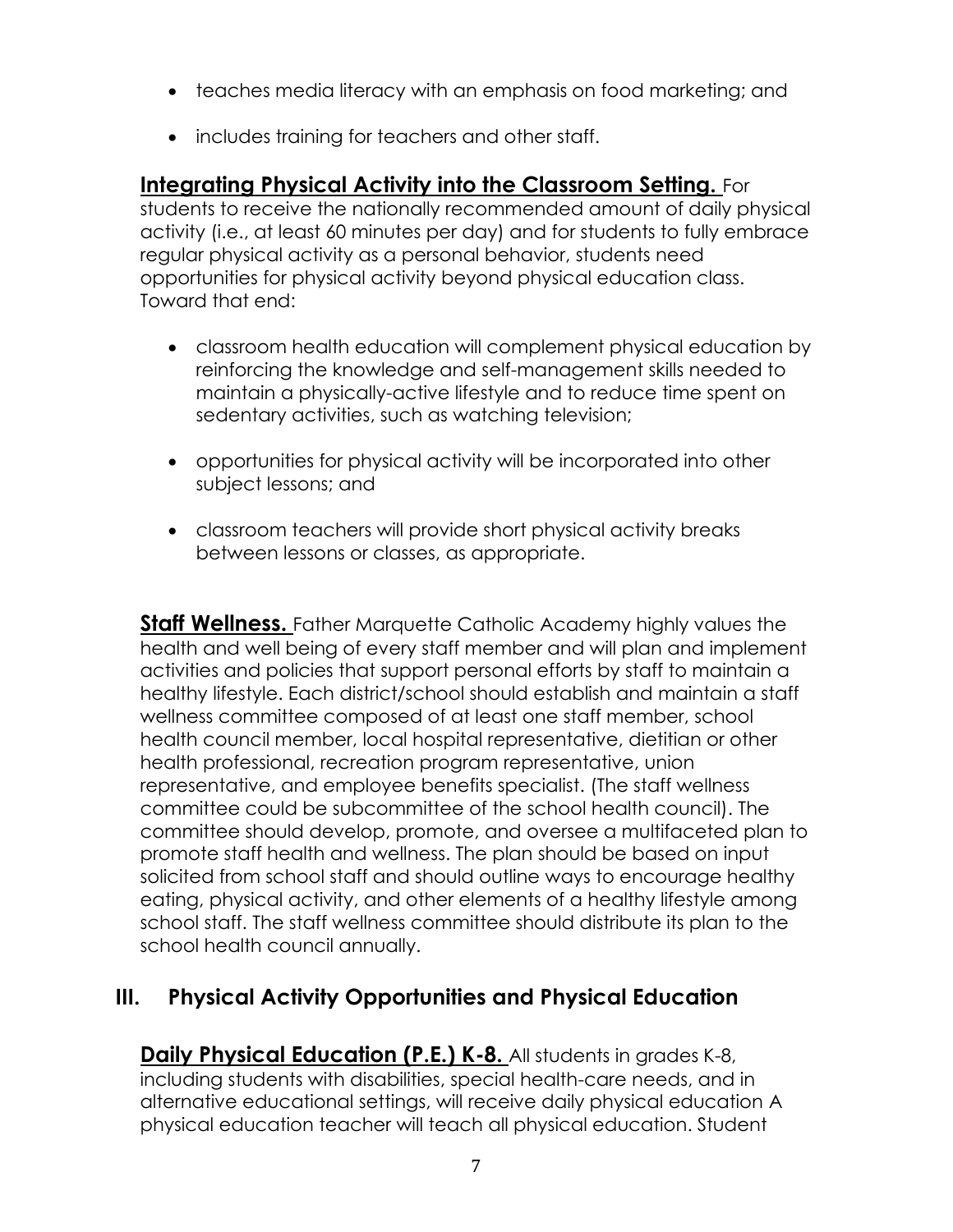involvement in other activities involving physical activity (e.g., interscholastic or intramural sports) will not be substituted for meeting the physical education requirement. Students will spend at least 50 percent of physical education class time participating in moderate to vigorous physical activity.

**Daily Recess.** All elementary school students will have at least 20 minutes a day of supervised recess, preferably outdoors, during which schools should encourage moderate to vigorous physical activity verbally and through the provision of space and equipment.

Schools should discourage extended periods (i.e., periods of two or more hours) of inactivity. When activities, such as mandatory school-wide testing, make it necessary for students to remain indoors for long periods of time, schools should give students periodic breaks during which they are encouraged to stand and be moderately active.

#### **Physical Activity Opportunities Before and After School.** Both

elementary and Middle schools will offer extracurricular physical activity programs, such as physical activity clubs or intramural programs. Middle schools as appropriate, will offer interscholastic sports programs. Schools will offer a range of activities that meet the needs, interests, and abilities of all students, including boys, girls, students with disabilities, and students with special health-care needs.

After-school childcare and enrichment programs will provide and encourage—verbally and through the provision of space, equipment, and activities—daily periods of moderate to vigorous physical activity for all participants.

**Physical Activity and Punishment.** Teachers and other school and community personnel will not use physical activity (e.g., running laps, pushups) or withhold opportunities for physical activity (e.g., recess, physical education) as punishment.

**Safe Routes to School.** The school district will assess and, if necessary and to the extent possible, make needed improvements to make it safer and easier for students to walk and bike to school. When appropriate, the district will work together with local public works, public safety, and/or police departments in those efforts.

**Use of School Facilities Outside of School Hours.** School spaces and facilities should be available to students, staff, and community members before, during, and after the school day, on weekends, and during school vacations. These spaces and facilities also should be available to community agencies and organizations offering physical